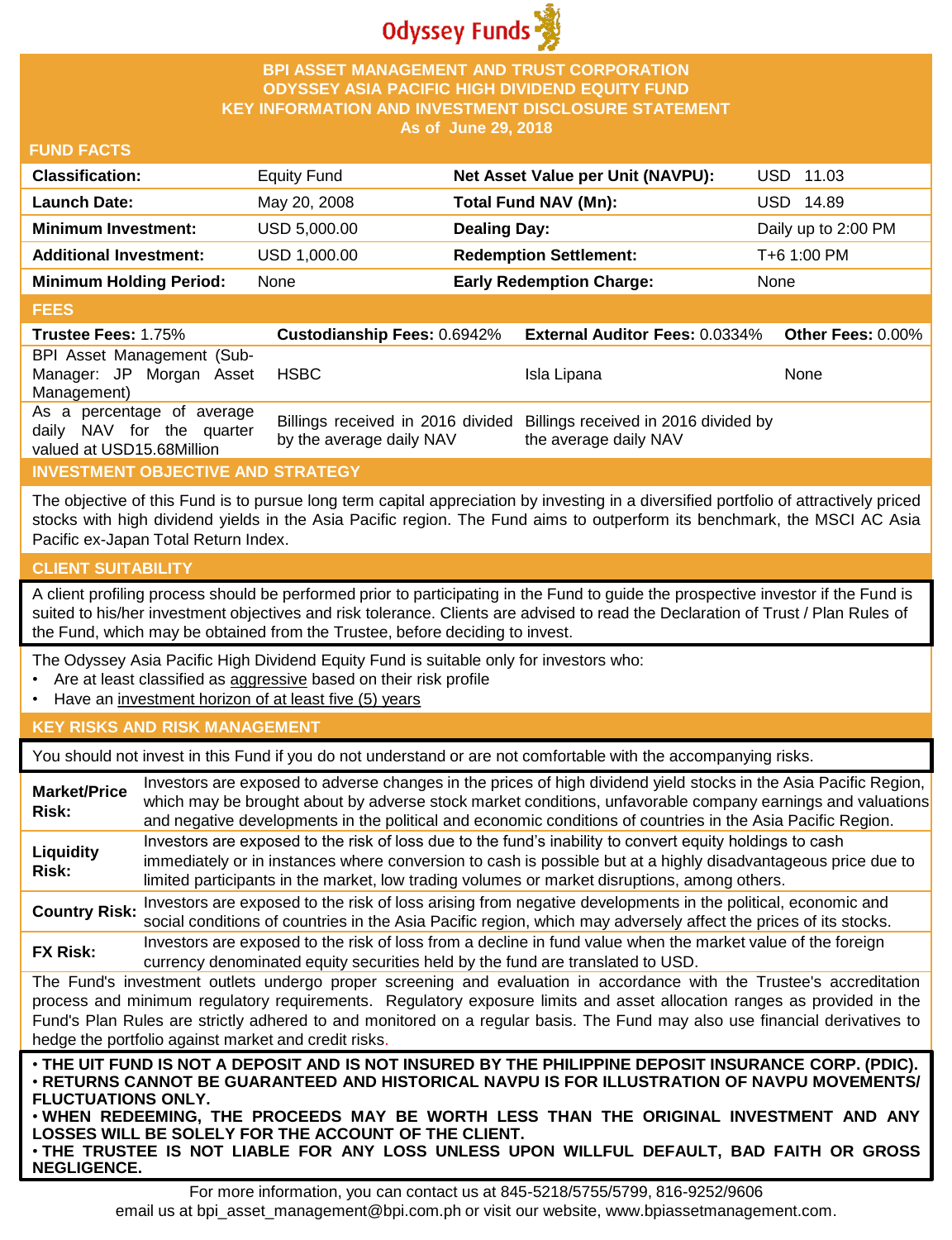## **FUND PERFORMANCE AND STATISTICS AS OF JUNE 29, 2018**

(Purely for reference purposes and is not a guarantee of future results)

#### **NAVPU GRAPH**



Benchmark\* : MSCI AC Asia Pacific ex-Japan Total Return Index

| <b>CUMULATIVE PERFORMANCE (%) 1</b>    |            |         |         |         |       |         |
|----------------------------------------|------------|---------|---------|---------|-------|---------|
|                                        | 1 mo       | 3 mos   | 6 mos   | 1YR     | 3YRS  | S.I     |
| Fund                                   | $-4.42$    | $-3.42$ | $-4.42$ | 1.75    | 6.06  | 10.30   |
| <b>Benchmark</b>                       | $-3.75$    | $-3.14$ | $-4.16$ | 9.57    | 22.87 | 44.86   |
| <b>ANNUALIZED PERFORMANCE (%) 1</b>    |            |         |         |         |       |         |
|                                        | 1YR        | 2YRS    | 3YRS    | 4YRS    | 5YRS  | S.I     |
| Fund                                   | 1.75       | 8.21    | 1.98    | 1.55    | 3.12  | 0.97    |
| <b>Benchmark</b>                       | 9.57       | 17.01   | 7.11    | 5.09    | 7.47  | 3.73    |
| <b>CALENDAR YEAR PERFORMANCE (%) 1</b> |            |         |         |         |       |         |
|                                        | <b>YTD</b> | 2017    | 2016    | 2015    | 2014  | 2013    |
| Fund                                   | $-4.42$    | 20.33   | 3.45    | $-9.91$ | 7.08  | $-5.41$ |
| <b>Benchmark</b>                       | $-4.16$    | 37.63   | 6.18    | $-9.47$ | 3.71  | 2.65    |

# **PORTFOLIO COMPOSITION**

| <b>Allocation</b>                      | % of Fund     |
|----------------------------------------|---------------|
| Equities                               | 98.30         |
| Cash                                   | 2.57          |
| Time deposits and money market         |               |
| Other receivables - net of liabilities | $-0.87$       |
| <b>Top Five Sector Holdings</b>        | % of Equities |
| Financials                             | 42.58         |
| Information Technology                 | 12.42         |
| <b>Real Estate</b>                     | 11.68         |
| Industrials                            | 11.08         |
| Utilities                              | 7.84          |
| <b>Top Five Country Weightings</b>     | % of Equities |
| China                                  | 29.49         |
| Australia                              | 13.65         |
| Korea                                  | 13.24         |
| Hong Kong                              | 12.15         |
| Singapore                              | 10.82         |

| <b>NAVPU over the past 12 months</b>     |         |
|------------------------------------------|---------|
| Highest                                  | 12.35   |
| Lowest                                   | 10.84   |
| <b>STATISTICS</b>                        |         |
| Portfolio Beta                           | 0.93    |
| Volatility, Past 1 Year (%) <sup>2</sup> | 10.53   |
| Sharpe Ratio <sup>3</sup>                | 0.03    |
| Information Ratio <sup>4</sup>           | $-1.43$ |
| Current Number of Holdings               |         |

### <sup>1</sup>Returns are net of fees.

<sup>2</sup>Measures the degree to which the Fund fluctuates vis-à-vis its average return over a period of time.

<sup>3</sup>Used to characterize how well the return of a Fund compensates the investor for the level of risk taken. The higher the number, the better.

<sup>4</sup>Measures reward-to-risk efficiency of the portfolio relative to the benchmark. The higher the number, the higher the reward per unit of risk.

<sup>5</sup>Since inception.

6 Includes accrued income, investment securities purchased, accrued expenses, etc.

\*Declaration of Trust is available upon request through branch of account.

# **TOP TEN HOLDINGS**

| % of Equities |
|---------------|
| 4.29          |
| 4.09          |
| 4.07          |
| 4.02          |
| 3.59          |
| 3.43          |
| 3.36          |
| 3.30          |
| 2.96          |
| 2 79          |
|               |

# **RELATED PARTY TRANSACTIONS\***

The Fund has no transactions and outstanding investments with entities related to BPI Asset Management and Trust Corporation (BPI AMTC).

\* Related party in accordance with BPI AMTC's internal policy.